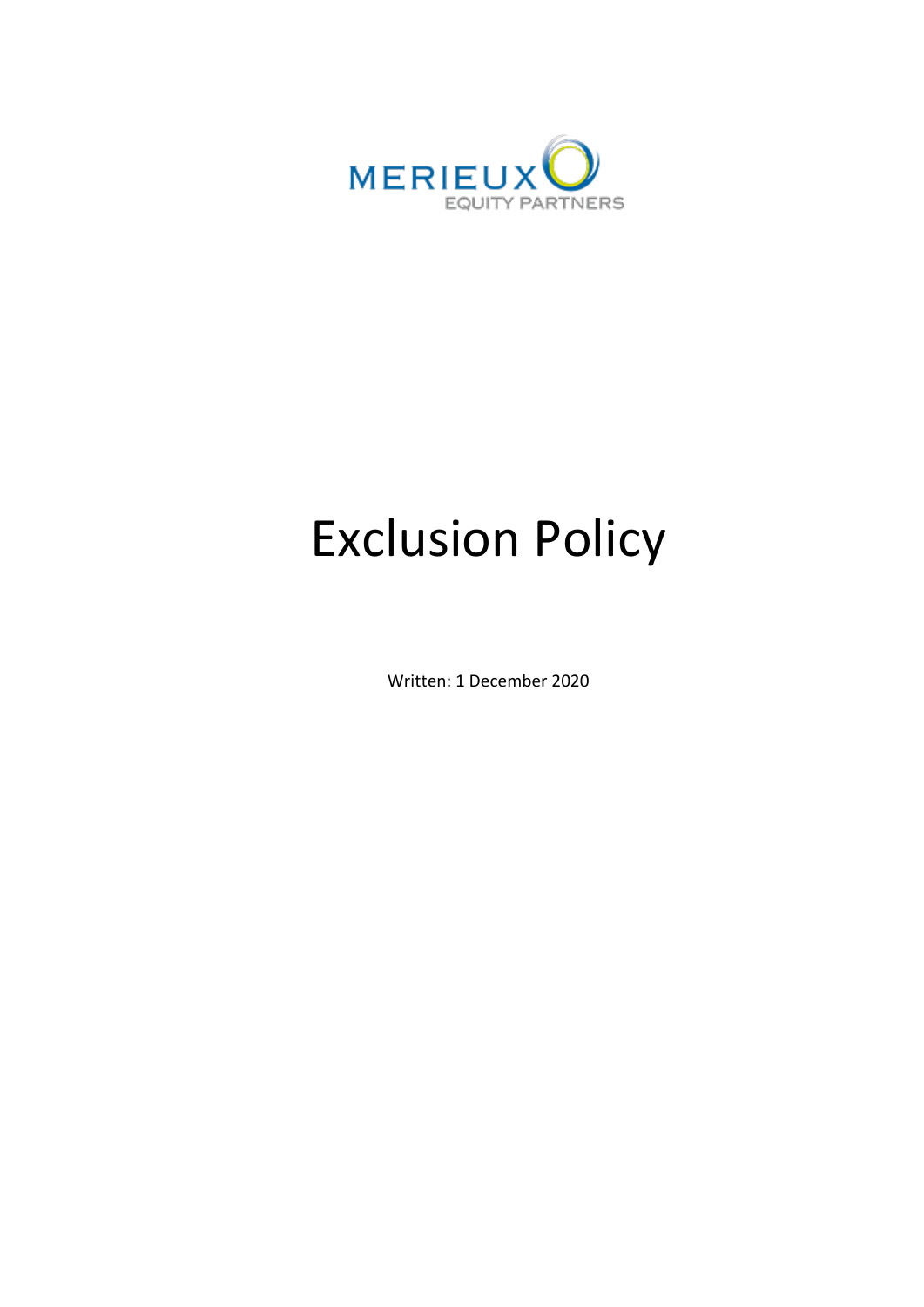#### **GENERAL PRINCIPLES**

Mérieux Equity Partners invests exclusively in the health / nutrition sector. Our portfolio companies aim to improve the health of populations directly or indirectly, including the targeting of diseases that are untreated or poorly treated, with an innovative approach compared to treatments usually offered or whose approach can reduce the cost of treatment for the patients concerned.

Thus, the investment strategies of our funds under management structurally enable us to meet Sustainable Development Objective No. 3: Health and Well-being.

Finally, our companies act responsibly by complying with the regulatory and quality standards applicable to them. The "responsible" approach is at the heart of the activity of our portfolio companies.

To build this portfolio, the management company relies on an ESG approach at each stage of the investment cycle.

In the pre-investment phase, the first key control is to ensure that the investment under consideration complies with this policy. Exclusions concern certain sectors but also certain practices. Mérieux Equity Partners will not invest in companies operating in the sectors on the exclusion list, or whose practices do not respect our business ethics.

This approach has been decided to the extent that it appears to us that certain sectors or practices have negative impacts, direct or indirect, which cannot be stopped or mitigated. However, our ESG investment framework, as set out in our Responsible Investment Policy, is based on an analysis of the risks and opportunities for value creation, in a context where the companies in which we invest can put in place a viable "progress plan" during the ownership period.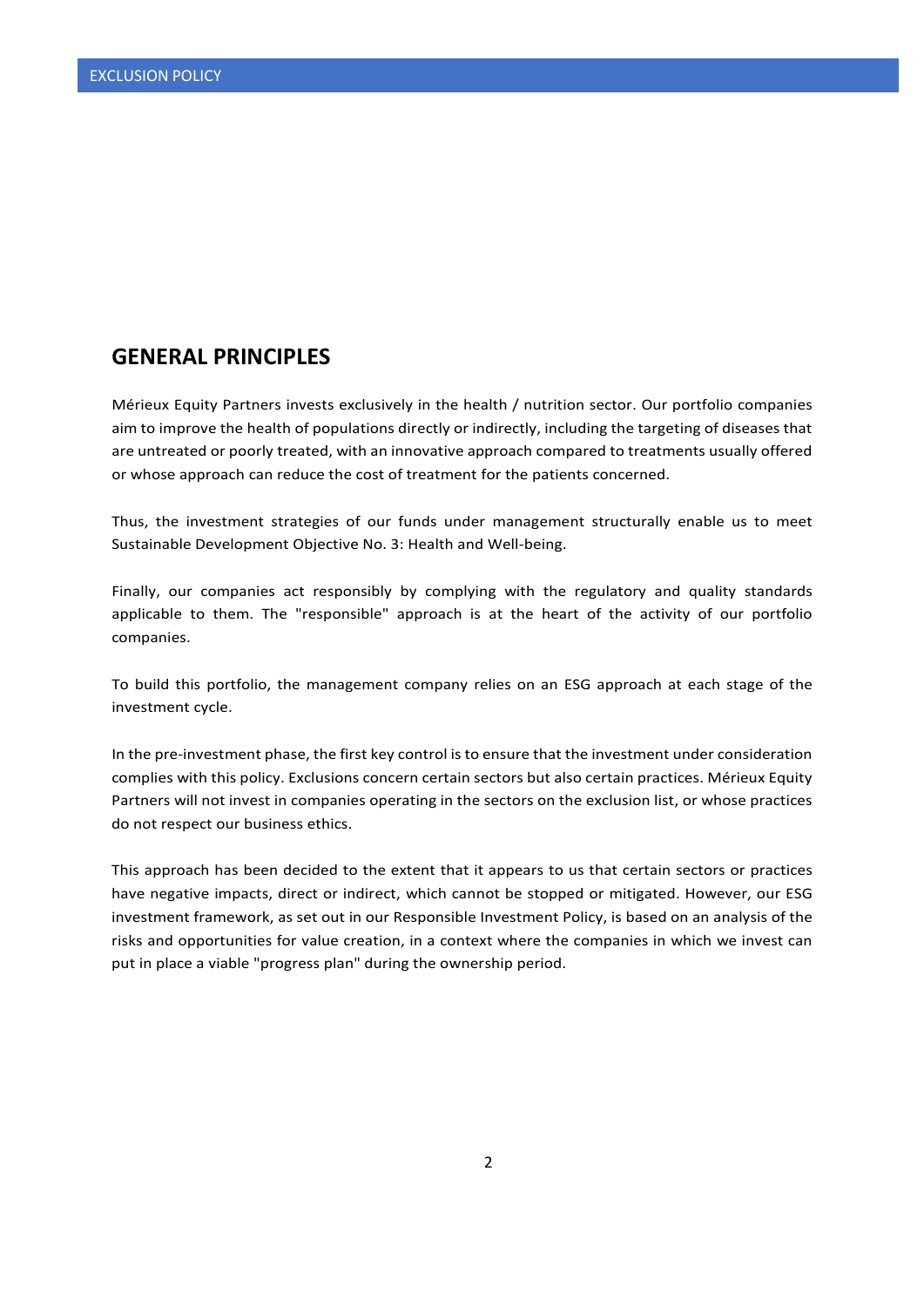### **LIST OF PROHIBITED SECTORS**

Given the investment strategy of the funds under management, Mérieux Equity Partners will not invest directly or indirectly in any entity (i) that is engaged in coal mining, coal extraction or coal processing, or (ii) whose principal business is, or whose principal source of income is derived from:

- a) any illegal economic activity, i.e. any production, distribution or any other activity prohibited by law or by any regulation applicable to the entity, the Management Company or the Fund;
- b) from the production or marketing of tobacco, distilled alcoholic beverages;
- c) the production, manufacture or marketing of arms and ammunition of any kind;
- d) gambling or the production or marketing of products related to gambling;
- e) casinos or any equivalent undertaking;
- f) pornography, prostitution or similar activities;
- g) research, development or technical applications relating to electronic data programs or solutions, which are specifically intended to support any of the activities referred to in (a) to (f) above, or which enable the illegal entry into electronic data networks or the downloading of electronic data.

In addition, if Mérieux Equity Partners is led to support the financing of research, development or clinical applications of techniques relating to (i) human cloning for research or therapeutic purposes or (ii) genetically modified organisms (GMOs), all best efforts will be made to promote and vote within the portfolio companies the taking of effective measures to ensure appropriate compliance with the relevant legal, regulatory and ethical standards relating to such human cloning for research or therapeutic purposes and/or GMOs for their activity.

Companies deriving their turnover from the production or trade of genetically modified organisms for non-therapeutic human cloning and/or eugenics are excluded.